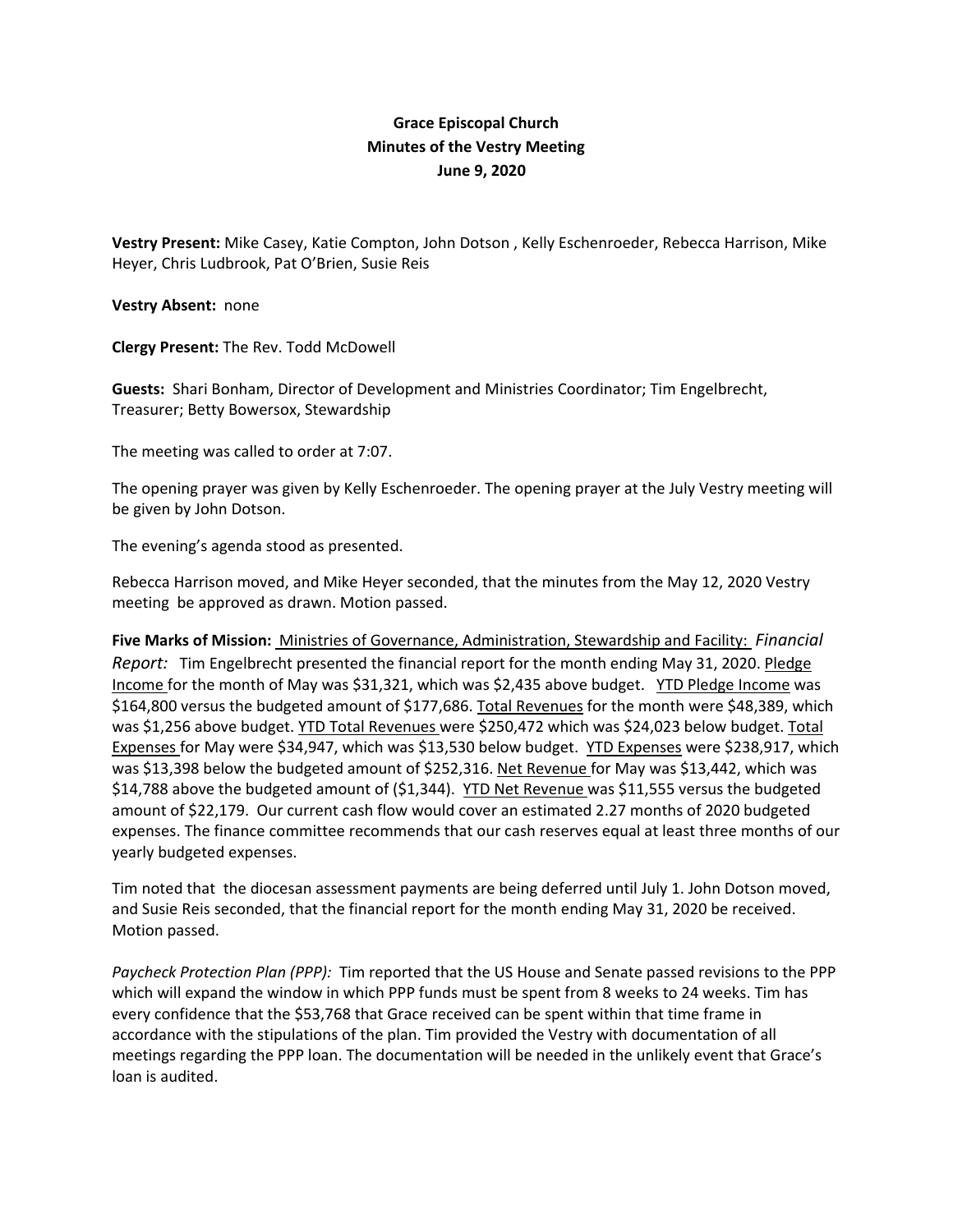*Our Journey Continues:* Tim reported that funds keep coming in, and that half of the pledged total has been received only one year into the three year campaign.

*Accounting Controls:* Mike Heyer created a document called "Grace Episcopal Church Accounting Controls" with input from the executive committee, finance committee and Shari Bonham. Mike asked for a vote from the Vestry to approve the document, but noted that it is a living document and will be revised from time to time. Mike Heyer moved, and Pat O'Brien seconded, that the Vestry approve the Grace Episcopal Church Accounting Controls document. Shari put forth a suggestion that the Manual of Business Methods in Church Affairs be referred to in the document. Mike Heyer moved, and Pat O'Brien seconded, that the Vestry approve the amended Grace Episcopal Church Accounting Controls document with the reference to the Manual of Business Methods in Church Affairs. Motion passed. The Vestry will be asked for further suggestions at the July Vestry meeting.

Father Todd extended thanks to Tim Engelbrecht, Mike Heyer and Dick Entenmann for their work on the PPP loan.

Proclaim the Good News: *Worship, Music:* Father Todd reported that church was held in the nave on June 7. There were some problems with electronics, but it was nice to have church services in the church for those who attended and for those who viewed from home. Some issues to work on for future services include being aware that any speaking in the narthex is heard in the church because the nave doors remain open during the service; there was a bottleneck in the narthex after the service; and hand sanitizer for communion needs to be moved a little farther back. At this time, Grace is limited to 10% capacity, and reservations need to be made to attend a service. There is overflow room in Albright Hall. As COVID numbers diminish, we will be allowed to have 25% capacity.

Father Todd will have a conference call with church school teachers to get a vision for what church school may look like in the fall.

Father Todd has been thrilled with our new bishop and his responsiveness to questions regarding COVID‐19. Grace is the only Episcopal church in the metro area to open. Father Todd noted that all protocols must be adhered to in order to remain open. We are following all CDC, State of Missouri, St Louis County and Diocese of Missouri directives. He also noted that Grace is lucky to have a building with a layout that can operate in a safe manner. He stressed that we are open because we are able to do so safely, and not to prove a point of any kind. There is absolutely no pressure for anyone to attend who does not feel safe doing so.

Father Todd met with our IT support company, STG, to find out why the upload speed is so slow. It turns out that the upload speed from Charter is lower than we thought. The Lab School brought fiber optic cable into the building at some point in the past, but didn't use it. Grace will be able use the fiber optic cable and switch to AT&T fiber optic for increased bandwidth. There may be a need for some new equipment for live streaming, but we will see how the increased bandwidth works first.

Father Todd thanked Pat and Doug O'Brien for the donation of a laptop computer, which will be used for the TV monitor in the narthex.

Teach, Baptize and Nurture New Believers: *Invite, Welcome, Connect* : Shari Bonham is looking for ways to connect with parishioners during the pandemic. She asked for volunteers to help put together bags for parishioners with small wooden crosses and literature.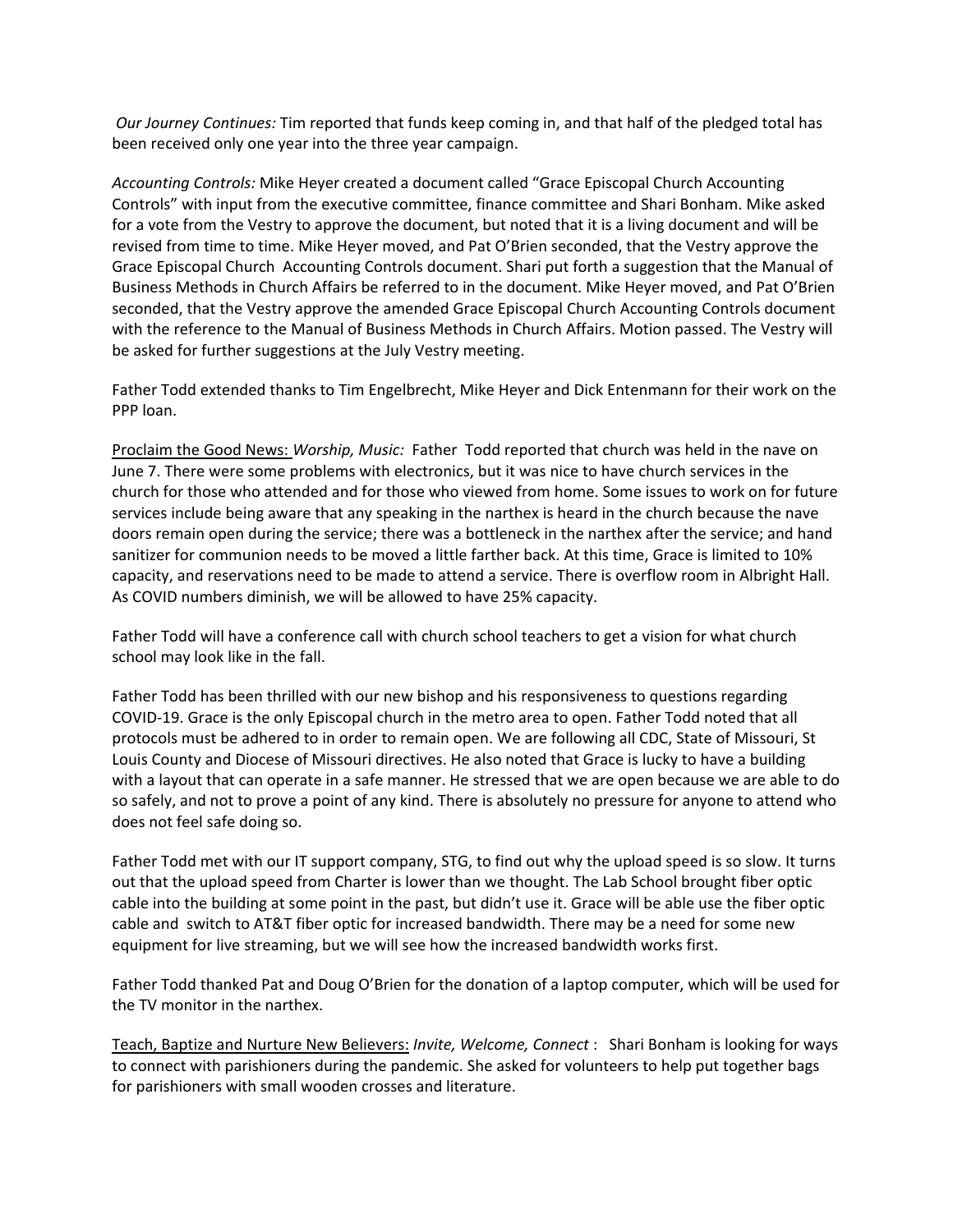Respond to Human Need, Seek to Transform Unjust Structures: *Outreach Programs, Activities:* Father Todd reported on the Bishop's initiative for diocesan food ministries. The diocese announced a matching grant of \$30,000.00 to be used for food ministries in the diocese. Grace church has contributed the following amounts: \$3,000.00 from the mission trip, \$4,000.00 from Outreach and \$1,200.00 from the congregation.

**Junior Warden Report**: Junior Warden Rebecca Harrison reported that the cleaning product that Grace has used for the past year is one recommended by the CDC for killing the COVID‐19 virus. Rebecca extended thanks to the Chris Ludbrook family for spreading three truckloads of mulch in the flower beds.

One of the two compressors that services the sanctuary has died and will need to be replaced. Rebecca Harrison moved, and Mike Heyer seconded, that the Vestry approve spending \$8,500.00 to have Murphy replace the compressor that services the sanctuary. Motion passed.

Mike Heyer moved, and John Dotson seconded, that the Vestry approve the COVID‐19 guidelines that were submitted to the diocese. Motion passed. It was noted that the guidelines are a living document, and will be altered over time as COVID‐19 waxes and wanes and as new information becomes available. The Vestry will approve changes as needed.

Father Todd noted that there is no pressure from the diocese to reopen church, and that the decision to open is left up to the clergy.

Church offices will reopen on June 15. The lower level of the church will remain closed except for the finance office, Phillip's office, and the office of St Thomas Church for the Deaf.

Tim Engelbrecht noted that all COVID‐19 related expenses are on a separate expense line since they were not budgeted for.

**Senior Warden Report:** *Personal Calls:* Senior Warden Mike Heyer asked Vestry members to make their second round of calls to parishioners of they haven't yet done so, and to make a third round in July.

**Report of the Rector:** Father Todd reported that communion went out to home bound parishioners in disposal bags. The bag contained a wafer in a Zip‐loc bag, a service leaflet, and information from the Bishop. The drop off at the person's front door was pre‐arranged.

Altar flowers are needed for July and August.

The Vestry received a handout of a proposed by‐law change regarding meetings held by telephone or electronically as well as special rules to govern the conduct of telephonic/electronic meetings. Pat O'Brien moved, and Rebecca Harrison seconded, that the Vestry authorize the by‐law regarding meetings held by telephone or electronically as well as special rules governing the conduct of telephonic/electronic meetings. Adoption of new by-law and special rules passed unanimously. The Bylaw change will be submitted to the annual parish in January 2021. The Vestry's authorization allows the Vestry to officially meet via Zoom or other electronic means. Since the past two Vestry meetings were held via Zoom the Vestry was asked to review all motions made and re-approve at this evening's meeting, which was held at Grace. Kelly Eschenroeder moved, and Pat O'Brien seconded, that the motions previously approved at the April 14, 2020 Vestry meeting be approved. Motion passed. Rebecca Harrison moved, and John Dotson seconded, that the motions previously approved at the May 12, 2020 Vestry meeting be approved. Motion passed.

Pat O'Brien moved, and Rebecca Harrison seconded, that the July 14, 2020 Vestry meeting be held via Zoom. Motion passed.

A doorbell will be installed as the church will remain locked during COVID‐19.

Tom Petrie is getting proposals for new equipment for streaming services.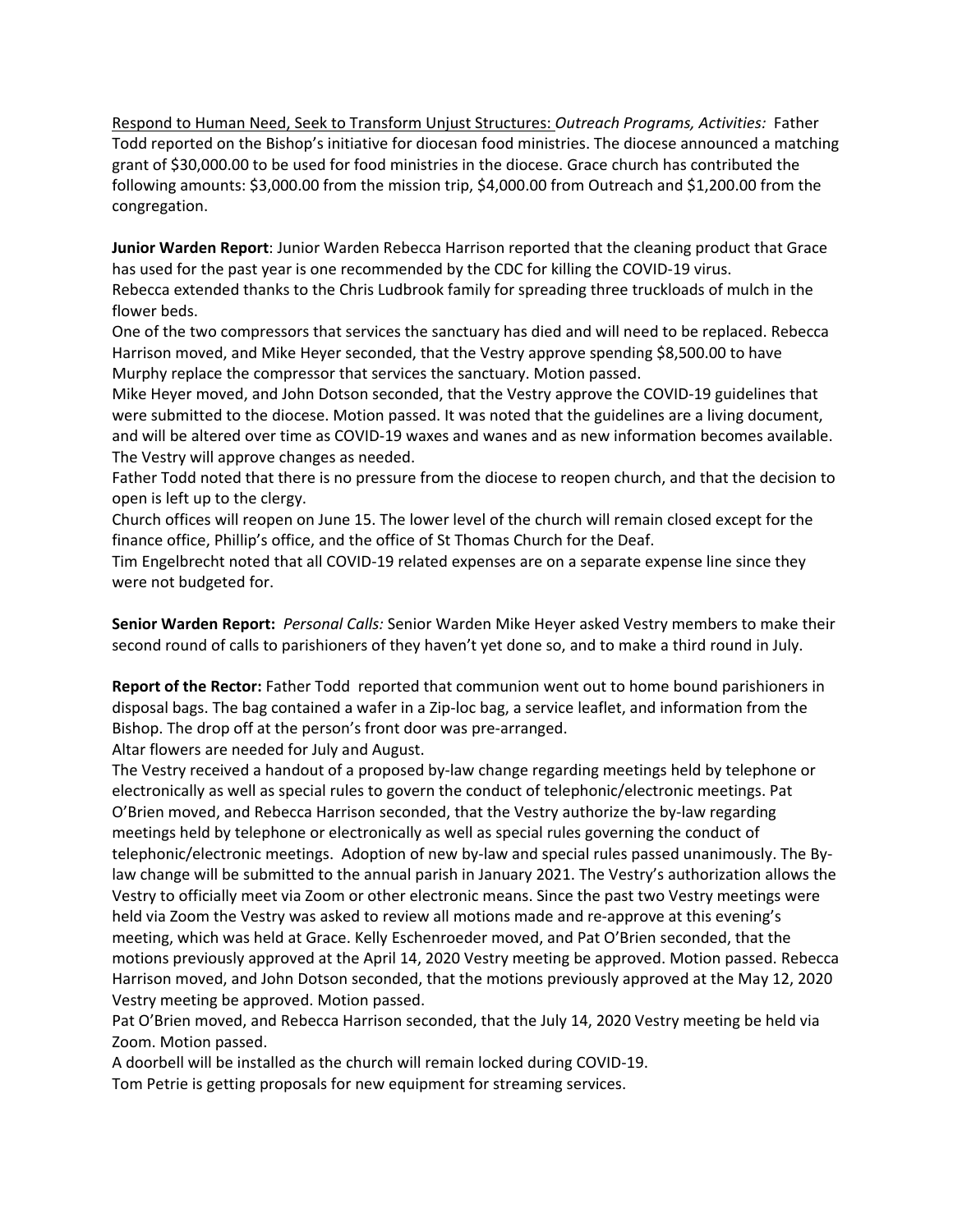The aerobics group wanted to return to Albright Hall, but were told they can't return until there's a vaccine.

The organ has been tuned. The painting company reduced their bill by \$1,000.00 since they moved the organ pipes and damaged them, despite being told not to move them.

Kelly Eschenroeder moved, and John Dotson seconded, that the Vestry extend thanks to Pat and Doug O'Brien for the donation of a laptop computer; to the Ludbrook family for their work on the flower beds; and to the Finance Committee and all those who worked to secure and keep track of the Paycheck Protection Plan loan. Motion passed.

Baptisms are normally done four times a year (five if the Bishop visits). Baptisms are not allowed at this time because of COVID‐19. If it becomes safe to perform baptisms, a special date may be picked.

The evenings meeting concluded with a reading of Compline.

Mike Heyer moved, and Rebecca Harrison seconded, that the meeting adjourn. Motion passed.

Meeting adjourned at 8:57.

Respectfully submitted

Sue Nixon Secretary of the Vestry